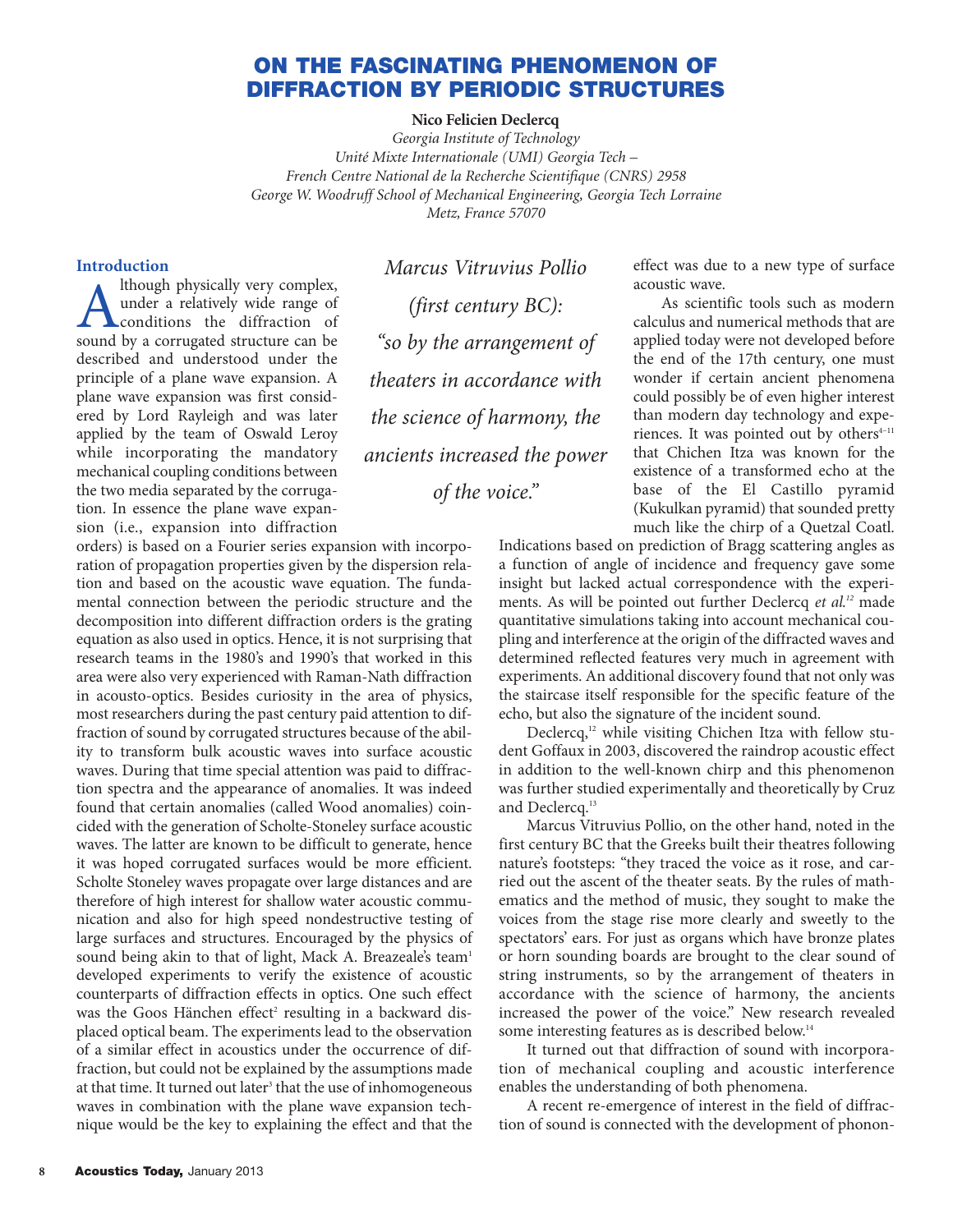ic crystals.15 It is known that such crystals exhibit very interesting filtering properties of interest in electronics and in seismology. Negative refraction for instance is found within this framework. Recently potential applications have been envisaged in which transformation of external bulk waves into phononic crystal propagation modes are considered. Although more complex than a corrugated surface, certain physical phenomena such as conversion into Scholte-Stoneley waves have been found already. Therefore one might expect continued interest in the diffraction phenomena at least for one more decade.

In what follows, a brief overview of a number of selected phenomena studied in the recent past with concise explanation and historical context will be presented.

#### **Ultrasonic diffraction on periodic micro-structures**

When ultrasound impinges a periodically corrugated material, it either scatters as it would on a regular surface, or it diffracts like light diffracts on a compact disk. Figure 1 shows an optical image of the cross section of a corrugated brass sample.

When frequencies are used resulting in wavelengths of the order of magnitude of the periodicity of the structure, it would diffract. However, as in Fig. 2, when a scan is made of such a sample at frequencies high enough to avoid diffraction, results are obtained showing good images of the corrugation.

If incident sound having a wavelength of the same order of magnitude as the corrugation periodicity is used, interesting diffraction effects occur. One such effect is the appearance of Wood anomalies in diffraction spectra of sound impinging the corrugated surface at normal incidence. In the 1980's and the 1990's such anomaly frequencies were used to generate Scholte-Stoneley waves on solids immersed in water.

In Fig. 3 experimental zero order reflection spectra are depicted, obtained using normally incident longitudinal waves impinging, from the waterside, a solid-water periodically corrugated surface.

In this framework one can seek optimization of surfaces to enhance surface wave stimulation.<sup>18</sup> Other anomalies also exist and they are, of course, not limited to normal incident sound. As a natural consequence, corrugated surfaces can be used to polarize ultrasonic waves.<sup>19,20</sup> They can also be used as sophisticated filters for complex frequencies (transient signals) $^{21,22}$  or to direct sound in particular directions in 3dimensional space<sup>23</sup> when using 2-dimensional (doubly) corrugated surfaces.

Before we move on to a very interesting physical phenomenon it is important to mention that diffraction effects can also be exploited in air-coupled applications. A recent example is the measurement of the thickness of cylinders in a dry environment. Indeed Bragg scattering of sound on periodically stacked cylinders reveals, with high accuracy, $24$  the cylinder diameter and is a rather easy technique to apply in industries such as steal-cord fabrication or even the pasta industry.

Perhaps a much more exciting phenomenon from a physical acoustics point of view is the backward displacement of beams when reflected off of a periodic structure. Breazeale



*Fig. 1. Optical side view of a corrugated brass sample;* Λ *= 515 µm, h = 238 µm.16*



*Fig. 2. An ultrasonic image of the sample presented in Fig. 1, based on a C-scan technique in which (in this example) the difference between the maximum amplitude of the plateau reflection and that of the valley reflection is represented by a color.16*



*Fig. 3. Experimental normal reflection spectrum into water for a brass – water interface,*  $\Lambda = 25 \mu m =$ ,  $h = 66 \mu m$ . These results have been extracted from<sup>17</sup> as a *representative example of the research undertaken on this subject in the 1980's. The labels STn are added to show where anomalies appear that are related to the generation of Scholte-Stoneley waves.*

and Torbett<sup>1</sup> performed experiments in the 1970's to determine whether there was an acoustic analogue of the optical Goos-Hänchen effect.

The Goos-Hänchen effect $2$  predicts that light incident near the critical angle on a dielectric interface from an optically denser medium has a reflected beam that is laterally shifted from the position predicted by geometrical optics. The incident light beam transfers a portion of its energy into the optically rarer medium and excites an electromagnetic field that travels longitudinally for a certain distance along the interface. This energy is leaked back into the denser medium and interferes with the specularly reflected beam. This interference results in a reflected beam which exhibits a lateral displacement that appears as a forward beam shift. More complex structures such as multilayered media and periodically corrugated configurations of the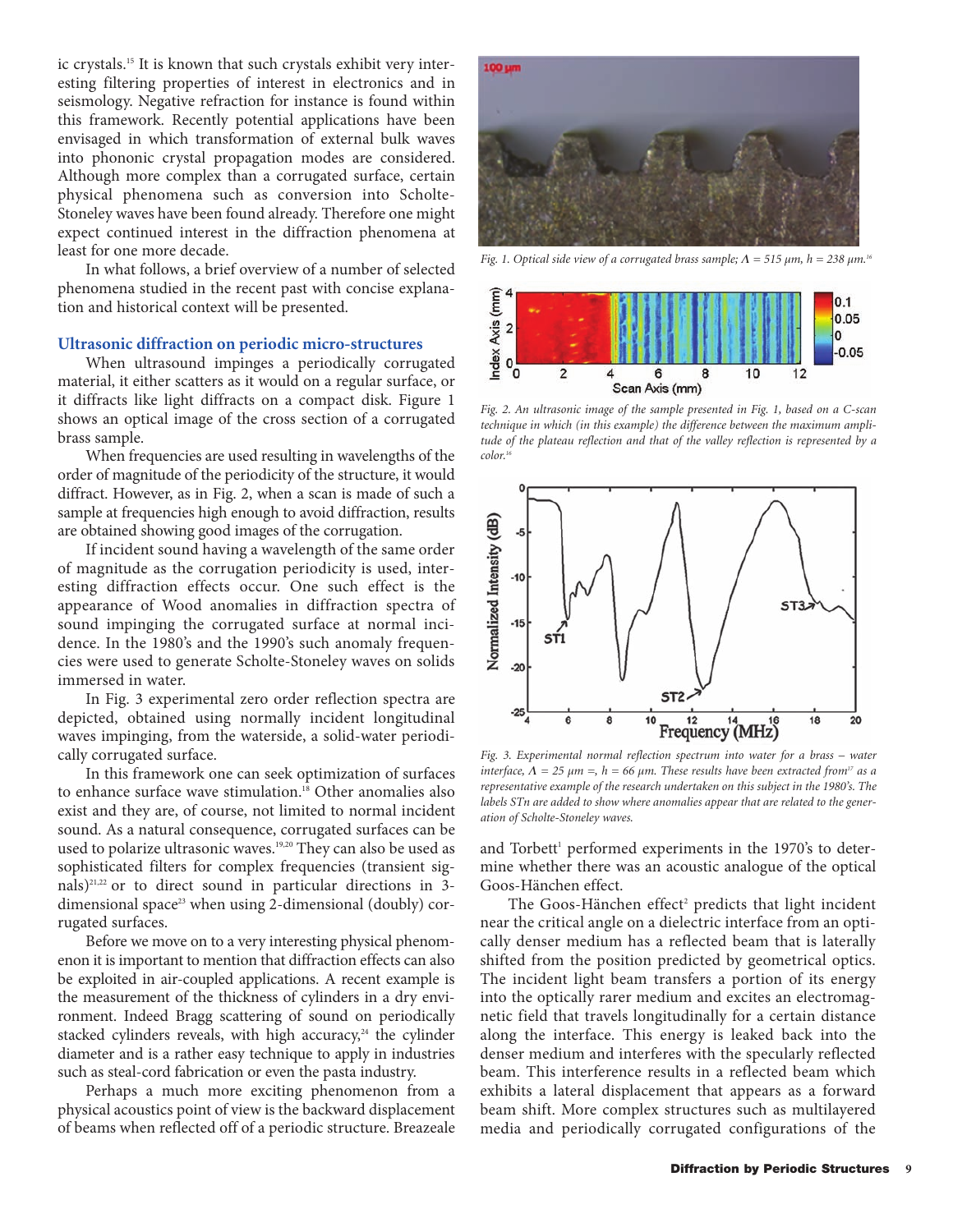optical grating type guide electromagnetic fields of the leaky-wave variety as well. The lateral displacement of a light beam reflected from a leaky-wave structure when a Gaussian light beam is incident upon it was studied by Tamir and Bertoni.<sup>25</sup> The Tamir and Bertoni<sup>25</sup> theory predicts that at a certain critical angle, a reflected beam shift may occur either in the forward or in the backward direction with respect to the incident beam. The early experiments of Schoch<sup>26,27</sup> using the acoustic analog of the Goos-Hänchen effect for an ultrasonic beam reflected from a liquid-solid interface showed a forward lateral displacement of the reflected ultrasound beam. Later, Breazeale and Torbett,<sup>1</sup> using a Schlieren photographic technique, observed a backward beam shift of a 6 MHz ultrasonic beam of 10 mm width, reflected from a superimposed periodic grating, confirming the backward beam displacement predicted by the theory of Tamir and Bertoni.<sup>25</sup> Although the backward shift was observed in acoustics, it was unclear which acoustic phenomenon caused it and above all there was no simulation method available at that time to model it. Much later Declercq *et al*. developed the necessary theoretical model based on a combination of the inhomogeneous wave theory and the plane wave expansion theory of diffraction to study the backward beam displacement.<sup>3,28</sup> The most important conclusions from that work were, first that the backward beam displacement is caused by a backward propagating Scholte-Stoneley wave generated by the incident beam. Such waves are known for their non-leaky feature when propagating on smooth surfaces, therefore they are used for long-distance nondestructive testing and for acoustic communication through sound propagating on the seafloor. What had not been known was that these waves become slightly leaky when propagating on corrugated surfaces. The developed theory described the leaky Scholte-Stoneley waves and enabled simulation of the backward displacement. Second, the theory also predicted that a bounded beam can still be displaced forward or backward at angles of incidence corresponding to leaky Rayleigh wave generation even though this had not been observed by Breazeale and Torbett.<sup>1</sup> The clue was that the beam must be sufficiently narrow in order to obtain the effect. Indeed, later experiments have confirmed the theory.<sup>29</sup> Backward beam displacement was considered an exotic phenomenon that only exists under very specific laboratory conditions. To verify these assumptions further research was performed and it turned out that practically every angle of incidence causes a backward displacement as long as the incident wave is an ultrasonic pulse. Herbison *et al*. <sup>30</sup> showed through an angular frequency spectrum analysis that practically every ultrasonic pulse contains frequencies that displace backward no matter what angle of incidence is used. It was also shown that the backward displacement does not just occur on the liquid side, as in the original experiments of Breazeale and Torbett,<sup>1</sup> but also on the solid side.<sup>31</sup> The experiments of Herbison *et al*. <sup>30</sup> were not based on the Schlieren technique enabling visualization of sound, but were based on quantitative measurements using a specially designed ultrasonic polar scan system. The technique

allowed us to give the necessary evidence of the physical cause of the backward displacement, namely leaky Scholte-Stoneley waves. (see Fig. 4)

## **Influence of diffraction on the acoustic performance of theaters and auditoria**

Periodic structures, currently very popular as phononic crystals, functioning as acoustic prisms and frequency selective mirrors hold promise for applications ranging from seismic wave deflection to accurate passive filters used in electronics. The Hellenistic theatre of Epidaurus, on the Peloponnese in Greece, which is well known for its extraordinary acoustic qualities, attracted Declercq's attention in the framework of his investigations in this field. The theater, renown for its extraordinary acoustics, is one of the best conserved of its kind in the world. It was used for music and poetry contests and theatrical performances.

Many assumptions existed concerning the reasons why the acoustics of this theatre were so extraordinary, yet not a single assumption was satisfactory. Declercq and Dekeyser<sup>14</sup> proposed that the acoustic quality of the theatre is due to the seat rows forming a corrugated structure. This research clearly showed and explained a filtering effect whereby the seat rows enhanced the acoustic quality of the theatre.<sup>14</sup> This study demonstrated



Fig.4. Angular spectrograms<sup>30</sup> confirming the results obtained by Breazeale and *Torbett.<sup>1</sup> For a*  $\theta$ *<sub>i</sub> of 22.5°, a spectrogram from the region of the specularly reflected beam (a) shows backward shifted frequencies in the range 5.98-6.12 MHz. The complementary spectrogram from a scan to detect the backward surface wave (b) shows it occurring at 6.05 MHz. Propagating bulk modes also detected in (b) and shown theoretically by a dotted line. At other angles of incidence similar spectrum analysis shows that there is practically always some portion of sound backward displaced.*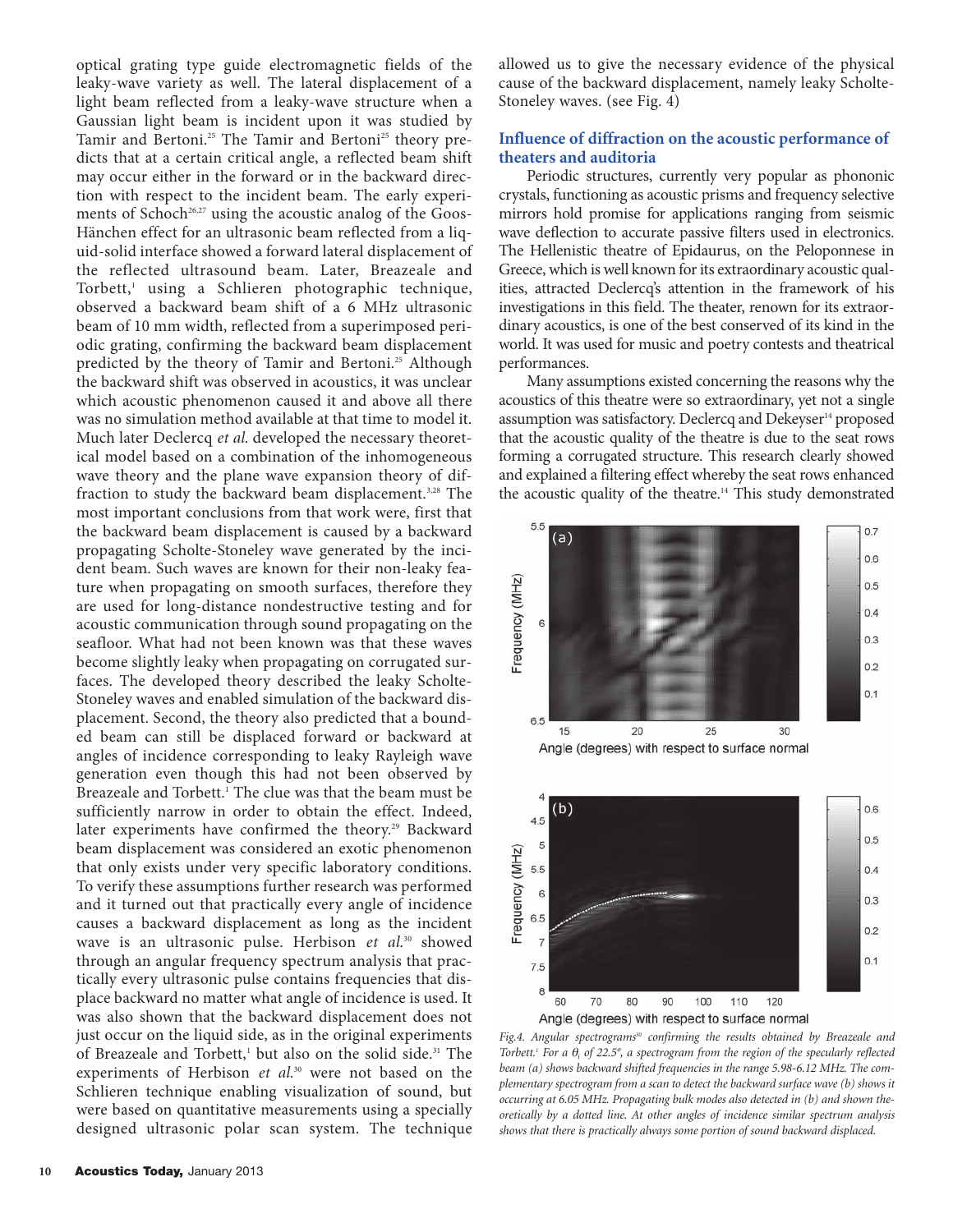

*Fig. 5. The theater of Epidaurus in Greece well-known for its wonderful acoustic properties.*

that an appropriate periodicity, in combination with properly selected building materials, has a significant influence on the theater's acoustics, and provides critically important design guidelines to improve the acoustical performance of modern outdoor theatres and sports stadiums. Investigations on the constructive influence of periodic seat rows, and later also on corrugated ceilings<sup>32</sup> as band pass filters on the acoustics of rooms and theatres, resulted in a new architectural paradigm that not only changed the way we look at ancient buildings but also how we design new buildings. (see Fig. 5)

## **Explanation of acoustic marvels at the Pyramid of Chichen Itza in Mexico**

As pointed out earlier, perpendicular pulse-echo ultrasound experiments on corrugated surfaces were used in the 1990's to determine the corrugation periodicity or to generate surface waves at certain frequencies. More complicated periodic structures, such as photonic and phononic crystals, were developed in the late 1990's and into the 21st century. The first element of added complexity appeared in the 1990's in experiments on oblique pulse-echo ultrasound. These experiments actually illuminated a striking feature of the El Castillo pyramid in Chichen Itza, on Mexico's Yucatan peninsula. There, acoustic waves generated by a handclap were back-reflected by the immense ziggurat causing them to sound not like a handclap, but like a chirping Quetzal. This phenomenon has long intrigued not only tourists and archeologists, but also acousticians.4–11 Declercq *et al*. <sup>12</sup> were the first to deliver a full explanation of this phenomenon based on a theoretical model and subsequent numerical simulations. This study received wide attention because of the widespread interest in this phenomenon in other branches of science and culture and because of the possibility that Mayans actually built pyramids not only as tremendous calendars but also as recordings of the chirp of the holy Quetzal Coatl (Kukulkan).

Another phenomenon, the so called raindrop effect, earlier believed to be caused by the partial hollowness of the pyramid, was explained by Cruz and Declercq<sup>13</sup> as a natural effect caused by the staircase. (see Fig. 6)

## **Conclusions and continued research**

Without being exhaustive we have tried to give a brief overview of fields in which diffraction of sound by a periodic structure is of importance and we have to some extent explained our share in this exciting research area. As the fabrication of new micron and nano materials has become common practice, it is believed that more problems and applications involving sound diffraction will need study the coming years. New results and new physical phenomena related to diffraction of sound are currently under investigation and can be expected as publications in the near future. **AT**

## **Acknowledgments**

Research mentioned in this document covers collaborative work between Nico F. Declercq and (in alphabetical order) Sarah Benchabane, Mack A. Breazeale, Rudy Briers, Jorge Antonio Cruz Calleja, Joris Degrieck, Cindy S. A. Dekeyser, Katrien Dewijngaert, Roger D. Hasse, Sarah Herbison, Vincent Laude, Oswald Leroy, Jingfei Liu, Michael S. McPherson, Rayisa P. Moiseyenko, Bart Sarens, Alem A. Teklu, Katelijn Vanderhaeghe, John M. Vander Weide, Patricia Verleysen and has been sponsored in one way or another (travel grants, equipment grants, awards, project grants) by the following funding agencies: The French 'Agence National de la Recherche' (ANR), the Belgian agency for innovation by science and technology (IWT), the Belgian Fund for Scientific Research (FWO), The North Atlantic Treaty Organization (NATO), The French Conseil Regional de Lorraine (CRL), Georgia Tech, the National Center for Physical Acoustics (NCPA), the French 'Centre National de la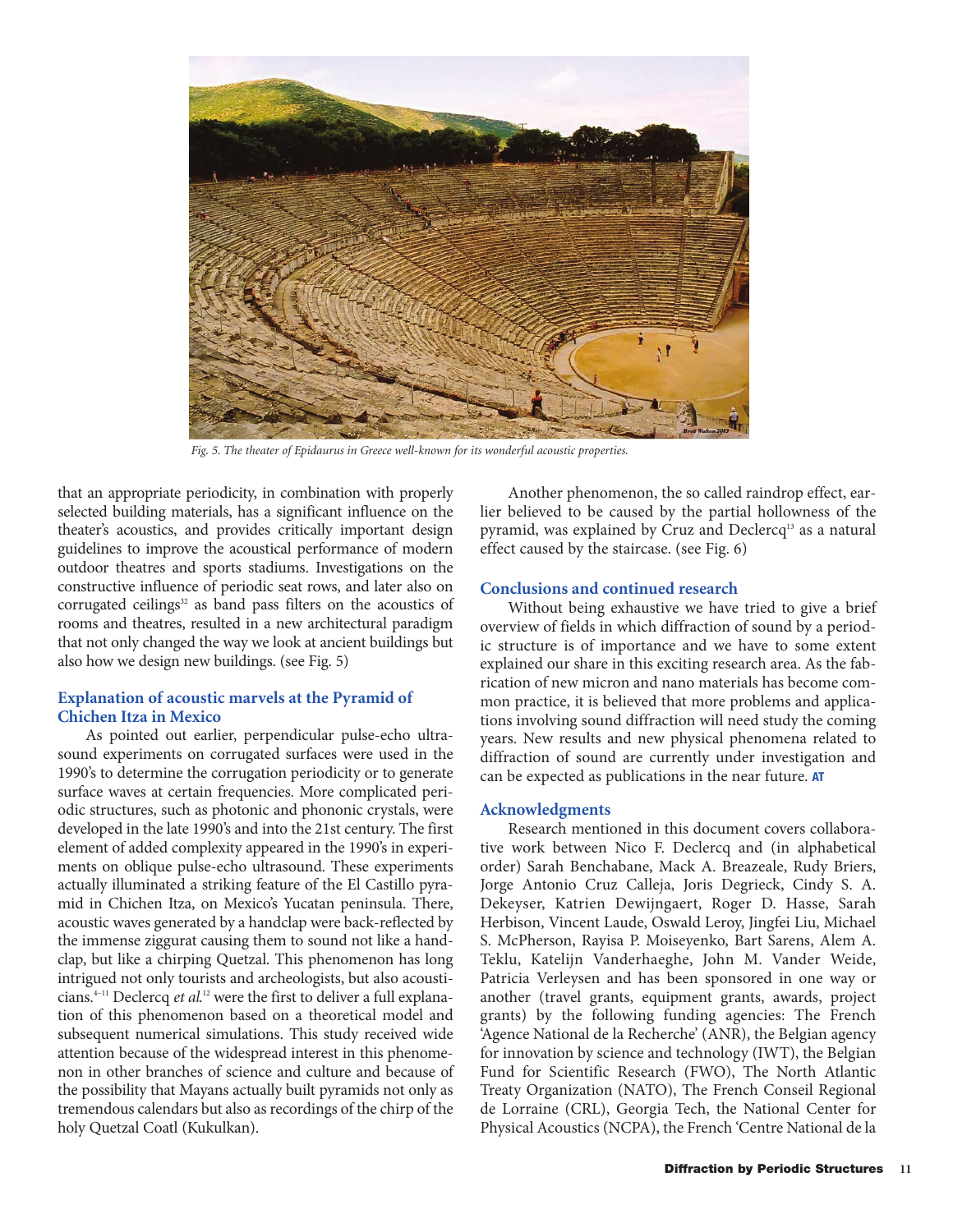

*Fig. 6. The El Castillo pyramid of Chichen Itza (photo taken by the author).*

Recherche Scientific' (CNRS), The European Union, The Acoustical Society of America (ASA), and The International Commission for Acoustics (ICA).

#### **References**

- 1 M. A. Breazeale and M. A. Torbett, "Backward displacement of waves reflected from an interface having superimposed periodicity," Appl. Phys. Lett. **29**, 456 (1976).
- 2 V. F. Goos and H. Hänchen, "Ein Neuer und Fundamentaler Versuch zur Totalreflexion" ("A New and Fundamental Test for Total Reflection"), Annalen der Physik. **6**(1), 333–364 (1947).
- 3 N. F. Declercq, J. Degrieck, R. Briers, and O. Leroy, "Theory of the backward beam displacement on periodically corrugated surfaces and its relation to leaky Scholte-Stoneley waves," J. Appl. Phys. **96**(11), 6869–6877 (2004).<br><sup>4</sup> W. Van Kirk, "The accidental (acoustical) tourist," J. Acoust. Soc.
- Am. **112**(5), 2284(A) (2002).
- 8 D. Lubman, "Acoustical features of two Mayan monuments at Chichen Itza: Accident or design," J. Acoust. Soc. Am. **112**(5), 2285 (2002).
- 6 D. Lubman, "Singing stairs," Science news **155**, 44–45, 1999.
- 7 D. Lubman, "Mayan acoustics: Of rainbows and resplendent quetzals," J. Acoust. Soc. Am. **106**(4), 2228(A) (1999).
- 8 D. Lubman, "Archaeological acoustic study of chirped echo from the Mayan pyramid at Chichén Itzá," J. Acoust. Soc. Am. **104**(3), 1763(A) (1998).
- 9 B. P. Trivedi, "Was Maya pyramid designed to chirp like a bird?," National Geographic Today, December 6, 2002.
- 10 F. J. Elizondo-Garza, "Quetzal or not Quetzal, that is the question…on the stairs of the Castillo monument in Chichen Itza," J. Acoust. Soc. Am. **112**(5), 2285(A) (2002).
- 11 J. Carrera and S. Beristain, "Theoretical interpretation of a case study: Acoustic resonance in an archeological site," J. Acoust. Soc. Am. 112(5), 2285(A) (2002); paper 3aAA7 in *Proceedings of the*

*First PanAmerican/Iberian Meeting on Acoustics*, 2002.

- 12 N. F. Declercq, J. Degrieck, R. Briers, and O. Leroy, "A theoretical study of special acoustic effects caused by the staircase of the El Castillo pyramid at the Maya ruins of Chichen-Itza in Mexico," J. the Acoust. Soc. Am. **116**(6), 3328–3335 (2004); Reported by Nature News, 14 December 2004; doi:10.1038/news041213-5.
- J. A. Cruz Calleja and N. F. Declercq, "The acoustic raindrop effect at Mexican pyramids: The architects' homage to the rain god Chac?," Acta Acustica united with Acustica **95**(5), 849–856, (2009); reported by Linda Geddes "Mayans 'played' pyramids to make music for rain god," New Scientist, Issue 2726, 2 (16 September 2009).
- 14 N. F. Declercq and C. S. A. Dekeyser, "Acoustic diffraction effects at the Hellenistic amphitheater of Epidaurus: Seat rows responsible for the marvelous acoustics," J. Acoust. Soc. Am. **121**(4), 2011–2022 (2007); Reported by Nature News: Published online: 23 March 2007; | doi:10.1038/news070319-16.
- R. P. Moiseyenko, S. Herbison, N. F. Declercq, S. Benchabane, and V. Laude, "Phononic crystal diffraction gratings," J. Appl. Phys. **111**(3), 034907 (2012).
- 16 J. Liu and N. F. Declercq, "Ultrasonic geometrical characterization of periodically corrugated surfaces," Ultrasonics, DOI 10.1016/j.ultras.2012.12.006 (2012).
- J. M. Claeys, O. Leroy, A. Jungman, and L. Adler, "Diffraction of ultrasonic waves from periodically rough liquid-solid surface," J. Appl. Phys. **54**(10), 5657–5662 (1983).
- 18 N. F. Declercq and B. Sarens, "Increased efficiency of surface wave stimulation on the inaccessible side of a thick isotropic plate with superimposed periodicity," IEEE Trans. on Ultrasonics, Ferroelectrics, and Frequency Control **54**(7), 1409–1422 (2007).
- N. F. Declercq, R. Briers, and O. Leroy, "The use of polarized bounded beams to determine the groove direction of a surface corrugation at normal incidence, the generation of surface waves and the insonification at Bragg-angles," Ultrasonics **40**, 1–8. 345-348 (2002).